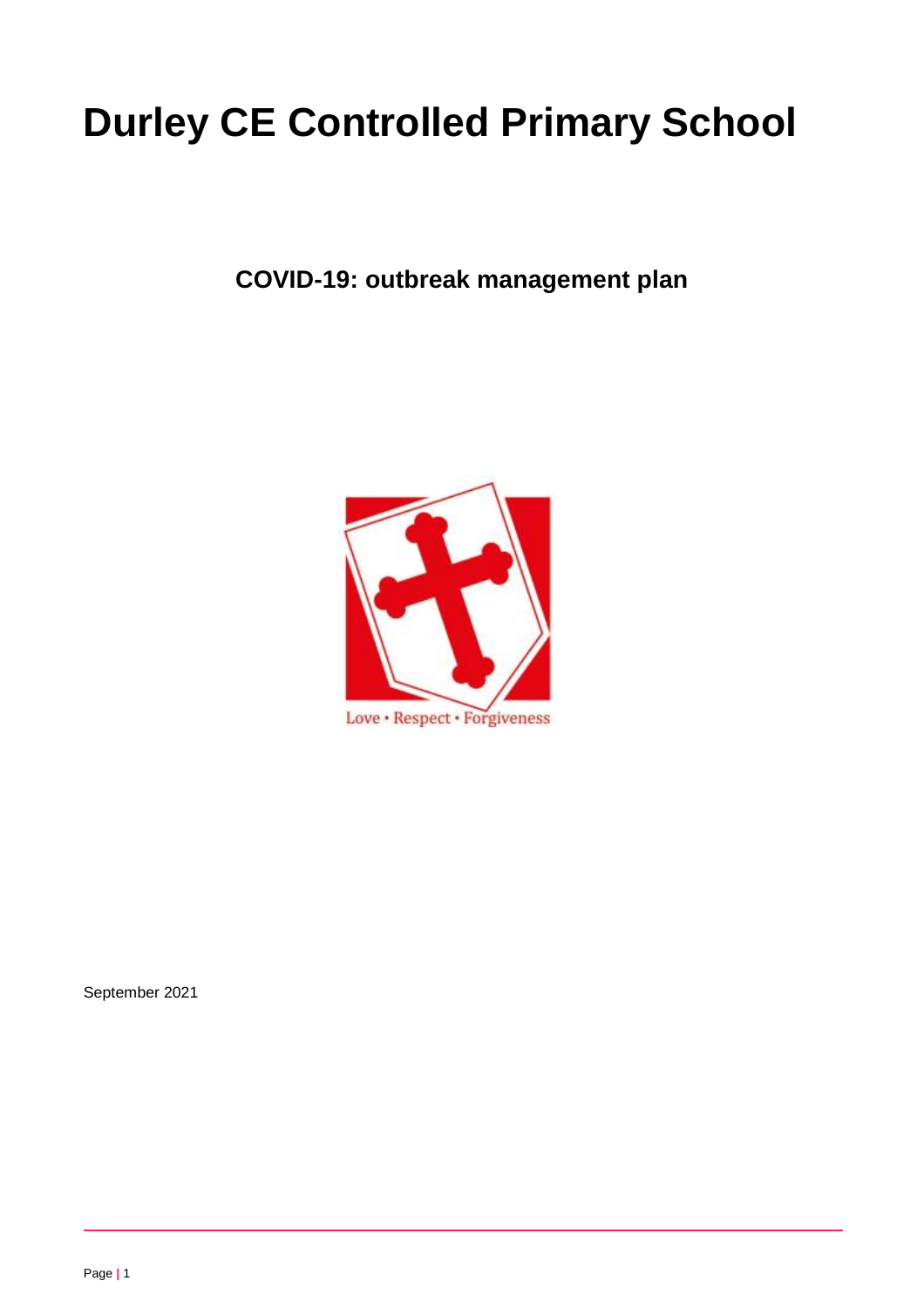# **1. Introduction**

This plan is based on the [contingency framework for managing local outbreaks](https://www.gov.uk/government/publications/coronavirus-covid-19-local-restrictions-in-education-and-childcare-settings) of COVID-19 and the [schools operational guidance,](https://www.gov.uk/government/publications/actions-for-schools-during-the-coronavirus-outbreak) provided by the Department for Education (DfE).

The school will continue with the following measures despite the lifting of restrictions on 16 August 2021. These measures will include:

- Regular handwashing and sanitizing
- High level of cleaning
- Children maintaining their own resources not borrowing from others
- Ventilation of the classrooms through ensuring windows and doors remain open through out the day.
- One way system for entry and exit to the building
- Encourage regular lateral flow testing

We will only implement some, or all, of the measures in this plan in response to recommendations provided by our local authority (LA), directors of public health (DsPH), Public Health England (PHE) health protection team or the national government.

It may be necessary to implement these measures in the following circumstances, for example:

To help manage a COVID-19 outbreak within the school. Actions will be considered when either of the following thresholds are met:

- There are 5 positive cases amongst pupils or staff who are likely to have mixed closely within a 10-day period
- 10% of pupils or staff who are likely to have mixed closely test positive within a 10-day period

If COVID-19 infection rates in the community are extremely high, and other measures have failed to reduce transmission

As part of a package of measures responding to a 'variant of concern' (VoC)

To prevent unsustainable pressure on the NHS

The implementation of these measures is the responsibility of the Headteacher after advice and agreement has been obtained from the local authority.

# **2. Seeking public health advice**

When one of the thresholds above is met, we will review the testing, hygiene and ventilation measures already in place.

The Headteacher will seek advice by telephoning the following:

- public health advice from a director of public health on the DfE helpline 0800 046 8687
- advice from Hampshire and Isle of Wight health protection team 03442253861.
- Telephone the local authority through the LLP Rebecca Kingsland 07834 106988 and/or Ann Truman 07966 289669

<sup>©</sup> The Key Support Services Ltd | [thekeysupport.com/terms](https://thekeysupport.com/terms-of-use)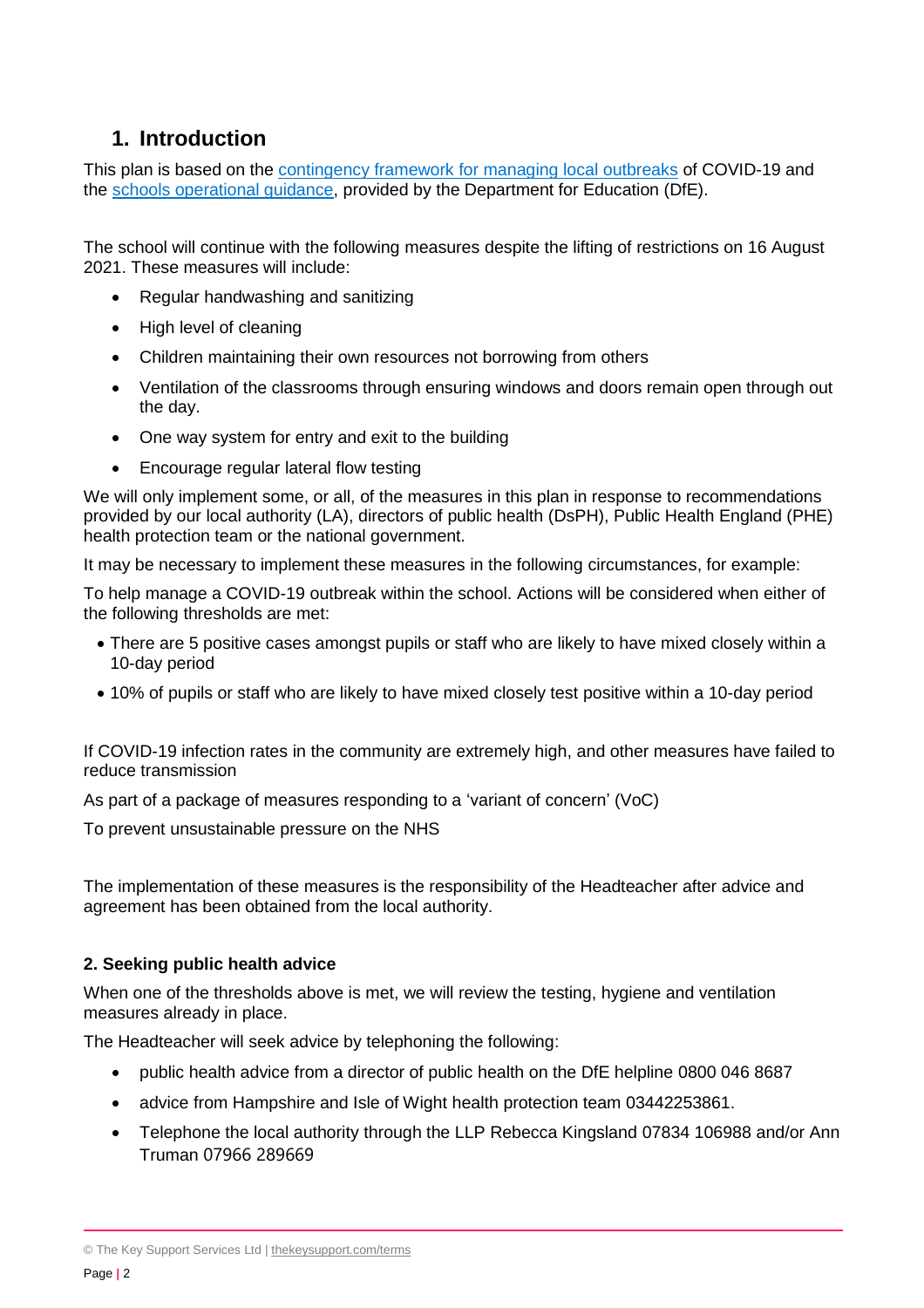# **3. Shielding**

We will adhere to national guidance on the reintroduction of shielding, which would apply to those on the shielded [patient list \(SPL\).](https://digital.nhs.uk/coronavirus/shielded-patient-list)

We will speak to individuals required to shield about additional protective measures in school or arrangements for home working or learning.

### **4. Other measures**

Parents, carers, pupils and staff will be informed promptly about the introduction of control measures. This will be done via text and letters through school comm. once a decision has been made.

If recommended, we will limit:

- Residential educational visits
- Open days
- Transition or taster days
- Visitors coming into school
- Live performances

If recommended, we will re/introduce:

- Class bubbles, to reduce mixing between groups
- Mask wearing for all visitors to the site (unless exempt) and staff when speaking to visitors
- Staggered start and end to the school day
- Staggered playtimes and lunchtimes to support class bubbles
- Regular cleaning when children move class places at KS2
- Children at KS2 facing the front where possible
- No gatherings e.g worship
- No singing, shouting or indoor PE
- No music lessons

#### **5. Attendance restrictions**

Attendance restrictions will only be recommended as a last resort. If recommended, we will implement the measures in this section.

# **5.1 Eligibility to remain in school**

If restrictions are recommended, we will stay open for:

- Vulnerable pupils
- Children of critical workers